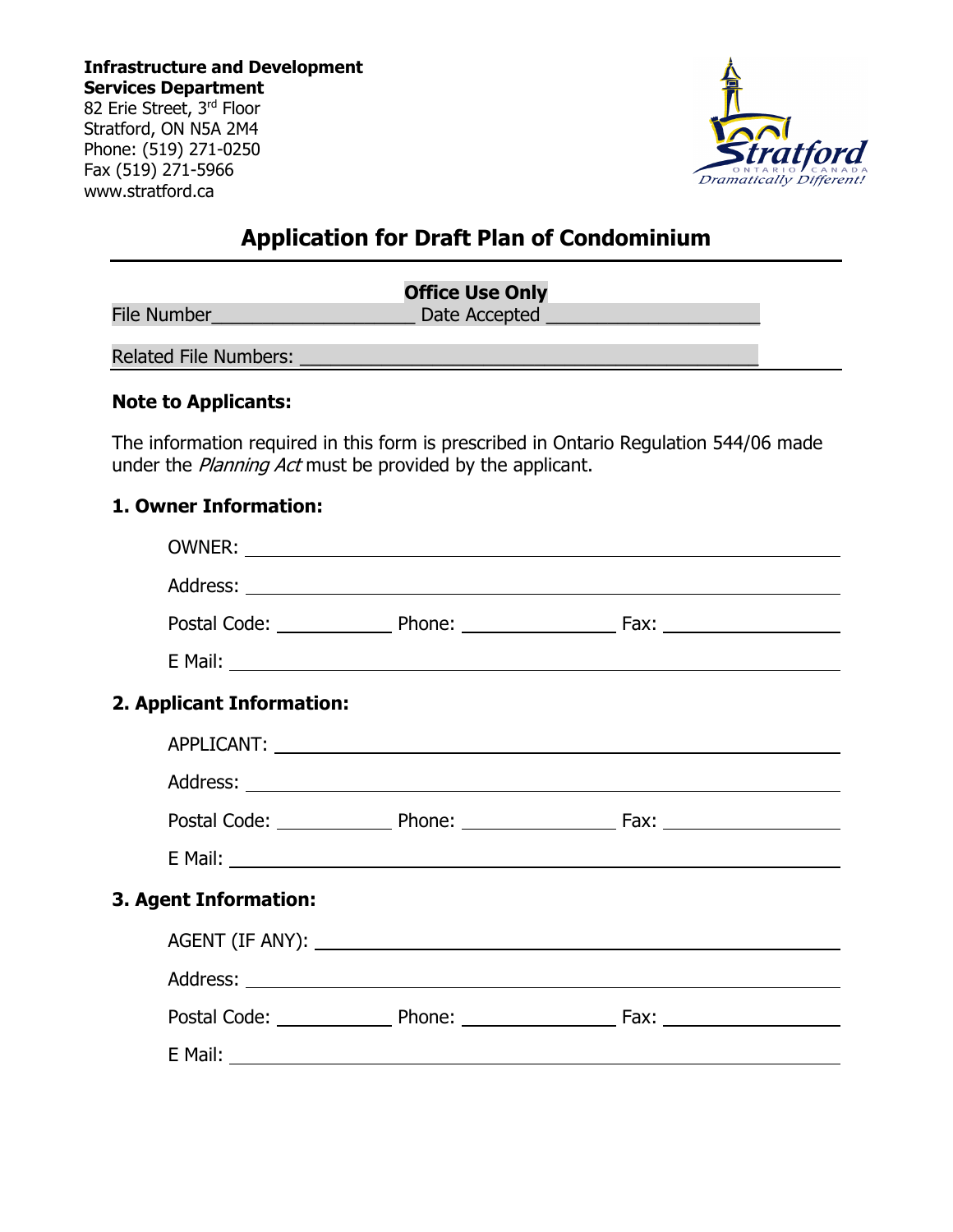## NOTE:

 $\overline{a}$ 

- (1) Unless otherwise requested, all correspondence will be sent to the agent.
- (2) An owner's authorization is required in Section 15 if the applicant or agent is not the owner.
- (3) If there is more than one owner, the authorization of ALL owners is required.
- (4) If a numbered company, also give the name and address of the principal owner.

## **4. Location of Subject Lands:**

|                                                                                                                                                                             |                                                                    | Assessment Roll No.: Letter and the contract of the contract of the contract of the contract of the contract of the contract of the contract of the contract of the contract of the contract of the contract of the contract o |  |  |  |
|-----------------------------------------------------------------------------------------------------------------------------------------------------------------------------|--------------------------------------------------------------------|--------------------------------------------------------------------------------------------------------------------------------------------------------------------------------------------------------------------------------|--|--|--|
|                                                                                                                                                                             | <b>5. Current Use:</b>                                             |                                                                                                                                                                                                                                |  |  |  |
| 5.1                                                                                                                                                                         | What is the current use of the subject land?                       |                                                                                                                                                                                                                                |  |  |  |
| 5.2                                                                                                                                                                         | How is the subject land currently designated in the Official Plan? |                                                                                                                                                                                                                                |  |  |  |
|                                                                                                                                                                             |                                                                    |                                                                                                                                                                                                                                |  |  |  |
| 5.3                                                                                                                                                                         |                                                                    | Are there existing buildings or structures on the subject lands?                                                                                                                                                               |  |  |  |
|                                                                                                                                                                             | $\Box$ Yes                                                         | $\Box$ No                                                                                                                                                                                                                      |  |  |  |
| If YES, are they to be demolished?                                                                                                                                          |                                                                    |                                                                                                                                                                                                                                |  |  |  |
|                                                                                                                                                                             | $\square$ Yes                                                      | $\Box$ No                                                                                                                                                                                                                      |  |  |  |
| 5.4<br>Are any buildings, structures or features on the subject lands or adjacent lands<br>designated under the Ontario Heritage Act or in the process of being designated? |                                                                    |                                                                                                                                                                                                                                |  |  |  |
|                                                                                                                                                                             | $\Box$ Yes                                                         | $\Box$ No                                                                                                                                                                                                                      |  |  |  |
| If YES, please describe.                                                                                                                                                    |                                                                    |                                                                                                                                                                                                                                |  |  |  |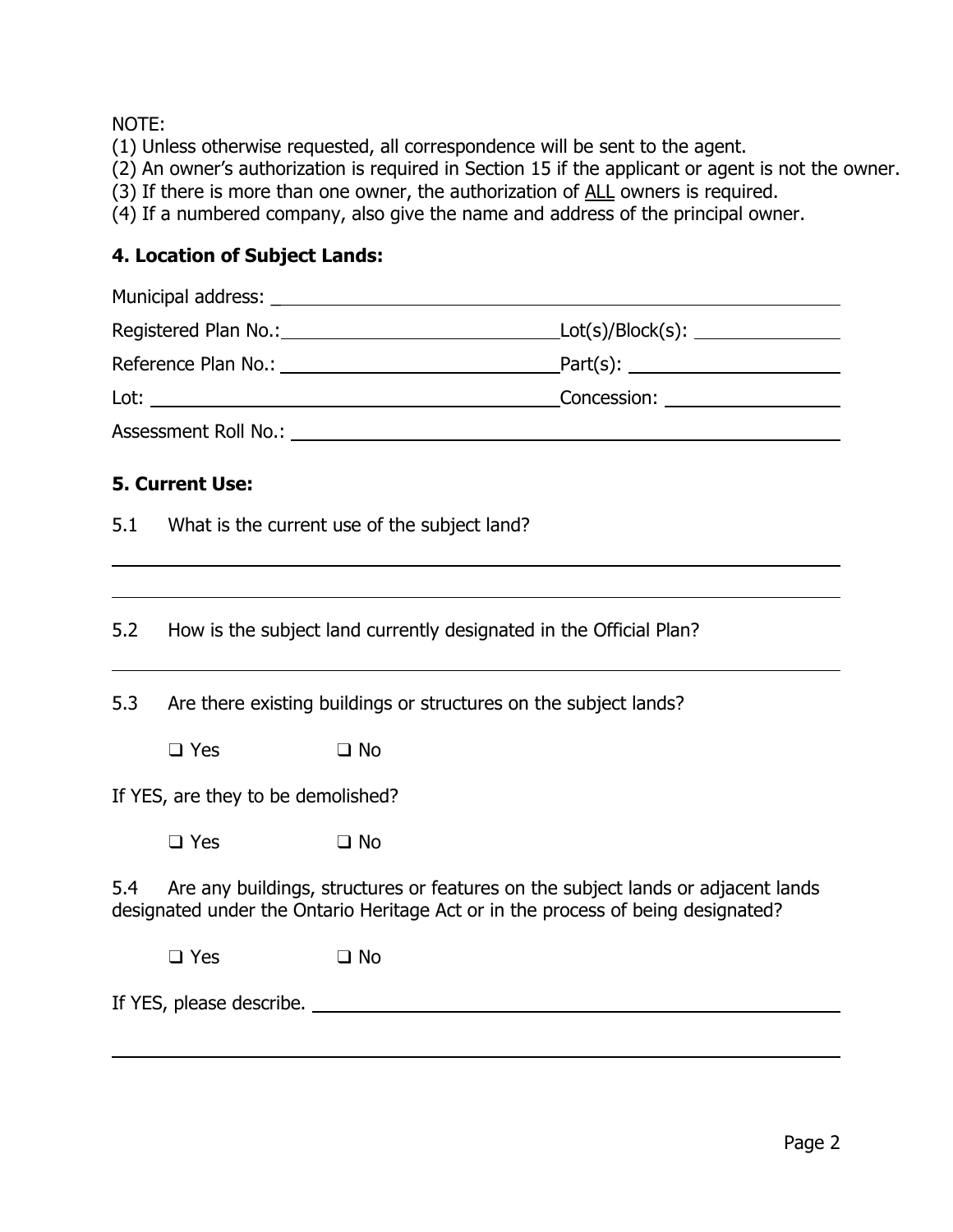5.5 Is there reason to believe the surface or subsurface of the subject land may have been contaminated by former uses on the site or adjacent sites?

|     | $\Box$ Yes | $\Box$ No                                                                              |  |  |
|-----|------------|----------------------------------------------------------------------------------------|--|--|
|     |            | If YES, please explain.                                                                |  |  |
|     |            | What information did you use to answer question #5.5? __________________________       |  |  |
|     |            |                                                                                        |  |  |
| 5.7 |            | Are there any existing easements or restrictive covenants affecting the subject lands? |  |  |

❑ Yes ❑ No

If YES, please provide a description of each easement or covenant and its effect.

#### **6. Proposed land use:**

 $\overline{a}$ 

l

| <b>Proposed</b><br><b>Land Use</b>              | <b>Number of</b><br>units or<br>dwellings | <b>Identify lots and/or</b><br>blocks on the draft<br>plan | Area (ha) of<br>proposed<br><b>use</b> | <b>Density</b><br>(units,<br>dwellings<br>per ha) |
|-------------------------------------------------|-------------------------------------------|------------------------------------------------------------|----------------------------------------|---------------------------------------------------|
| Single<br><b>Detached</b><br><b>Residential</b> |                                           |                                                            |                                        |                                                   |
| Semi-<br><b>Detached</b><br><b>Residential</b>  |                                           |                                                            |                                        |                                                   |
| Row,<br>Townhouse<br><b>Residential</b>         |                                           |                                                            |                                        |                                                   |
| Apartment<br><b>Residential</b>                 |                                           |                                                            |                                        |                                                   |
| Seasonal<br><b>Residential</b>                  |                                           |                                                            |                                        |                                                   |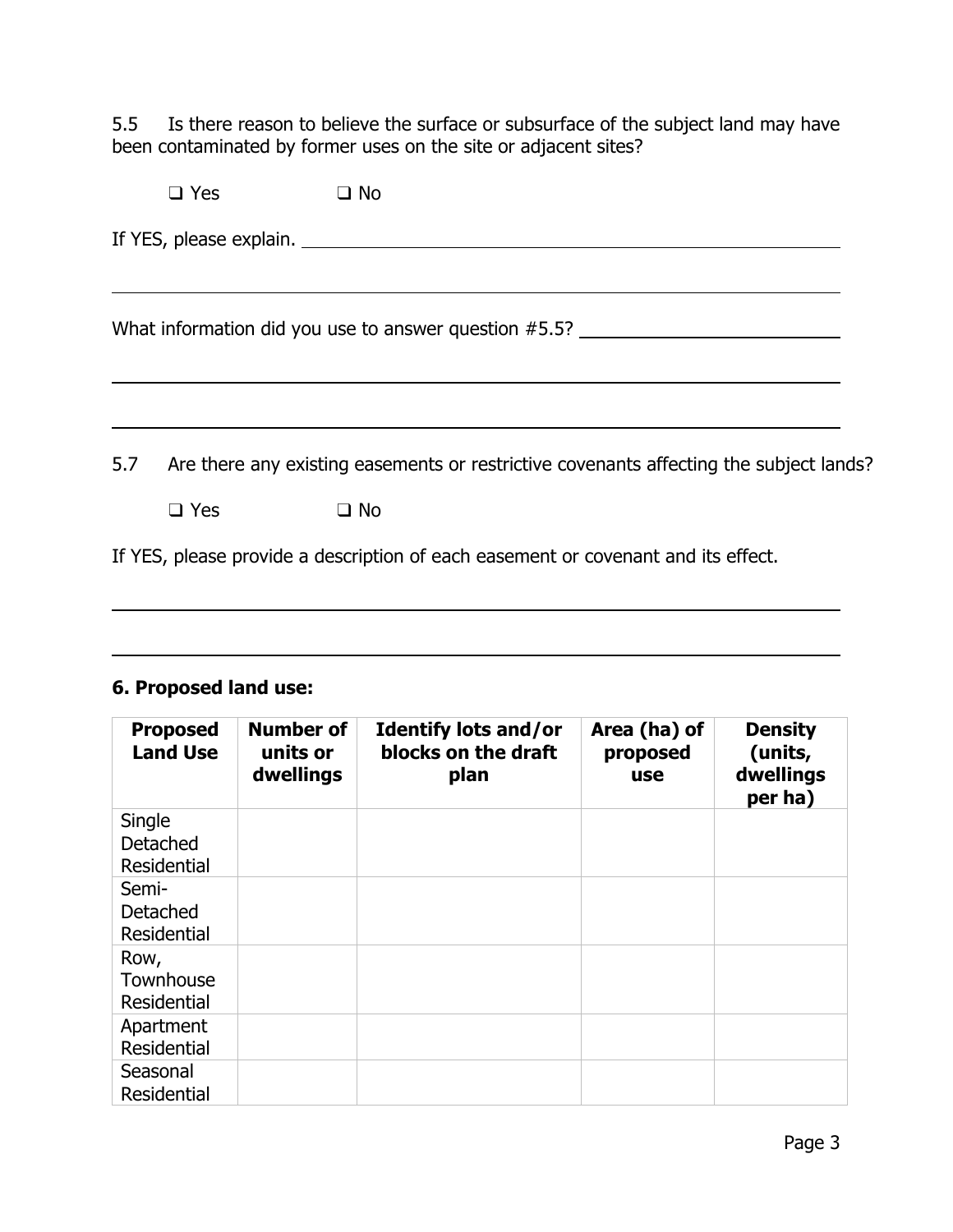| <b>Proposed</b><br><b>Land Use</b> | <b>Number of</b><br>units or<br>dwellings | <b>Identify lots and/or</b><br>blocks on the draft<br>plan | Area (ha) of<br>proposed<br>use | <b>Density</b><br>(units,<br>dwellings<br>per ha) |
|------------------------------------|-------------------------------------------|------------------------------------------------------------|---------------------------------|---------------------------------------------------|
| Mobile Home                        |                                           |                                                            |                                 |                                                   |
| Other<br>Residential<br>(specify)  |                                           |                                                            |                                 |                                                   |
| Commercial                         |                                           |                                                            |                                 |                                                   |
| Industrial                         |                                           |                                                            |                                 |                                                   |
| Park                               |                                           |                                                            |                                 |                                                   |
| Open space                         |                                           |                                                            |                                 |                                                   |
| Stormwater<br>Management           |                                           |                                                            |                                 |                                                   |
| <b>Institutional</b><br>(specify)  |                                           |                                                            |                                 |                                                   |
| Roads                              |                                           |                                                            |                                 |                                                   |
| Walkway                            |                                           |                                                            |                                 |                                                   |
| Other<br>(specify)                 |                                           |                                                            |                                 |                                                   |
| Other<br>(specify)                 |                                           |                                                            |                                 |                                                   |
| <b>TOTALS</b>                      |                                           |                                                            |                                 |                                                   |

6. 1 What is the gross residential unit density per hectare for the total land area subject to this application?

 $\overline{a}$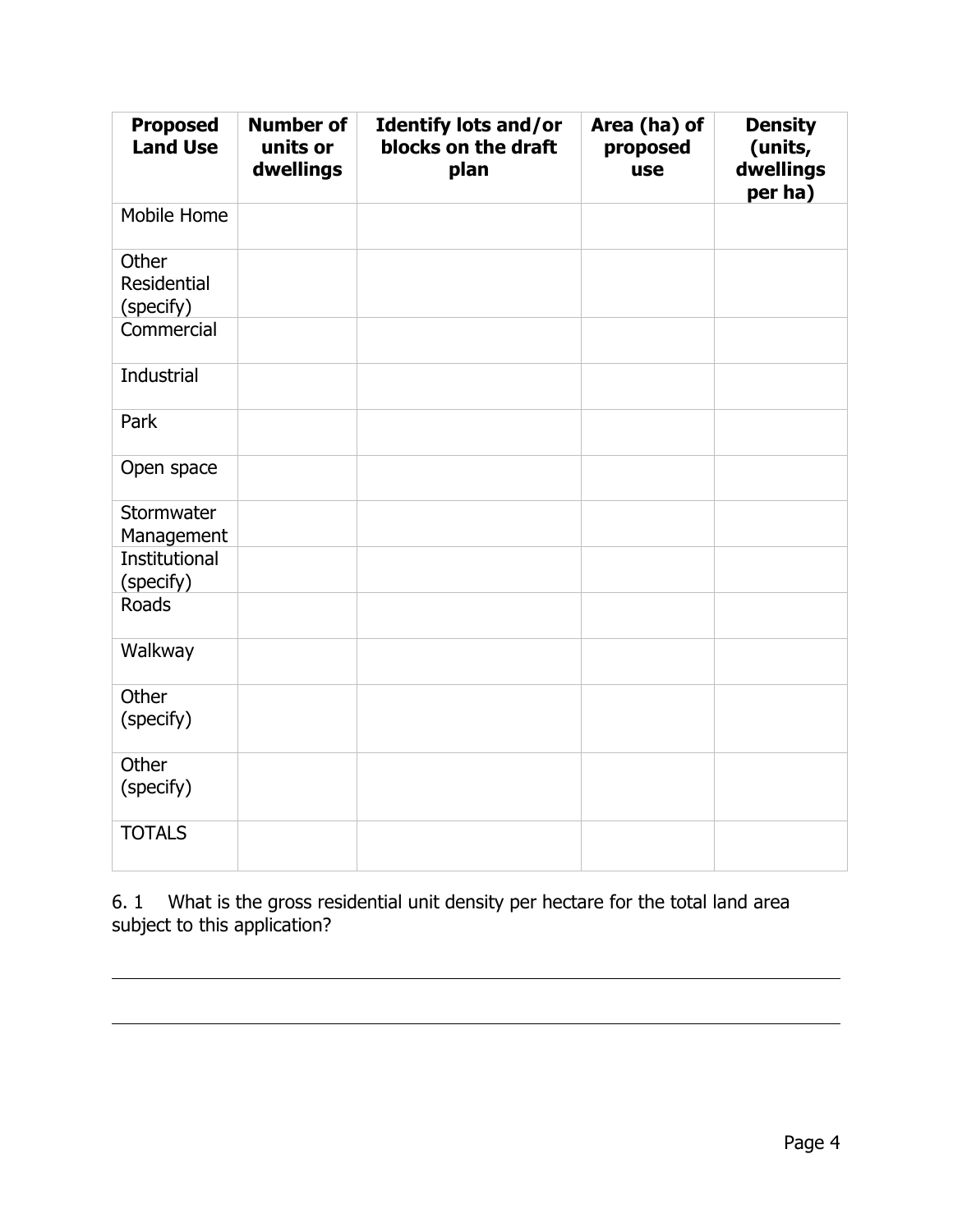6.2 What is the residential unit density per hectare for the total land area subject to this application minus those lots, blocks, roads etc being created for a public purpose?

| <b>Type of Use</b>            | <b>Number of Parking Spaces</b> |
|-------------------------------|---------------------------------|
| Single Detached Residential   |                                 |
| Semi Detached Residential     |                                 |
| Multiple Attached Residential |                                 |
| Apartment Residential         |                                 |
| <b>Other Residential</b>      |                                 |
| Commercial                    |                                 |
| Industrial                    |                                 |
| Institutional                 |                                 |
| Other                         |                                 |

6.3 Indicate the number of parking spaces for the following uses:

l

## **7. Status of other planning applications:**

7.1 Has a previous application for approval of a plan of subdivision or a consent ever been submitted for the subject lands?

❑ Yes ❑ No

 $\overline{a}$ 

If YES, and if known, the file number of the application and the decision made on the application.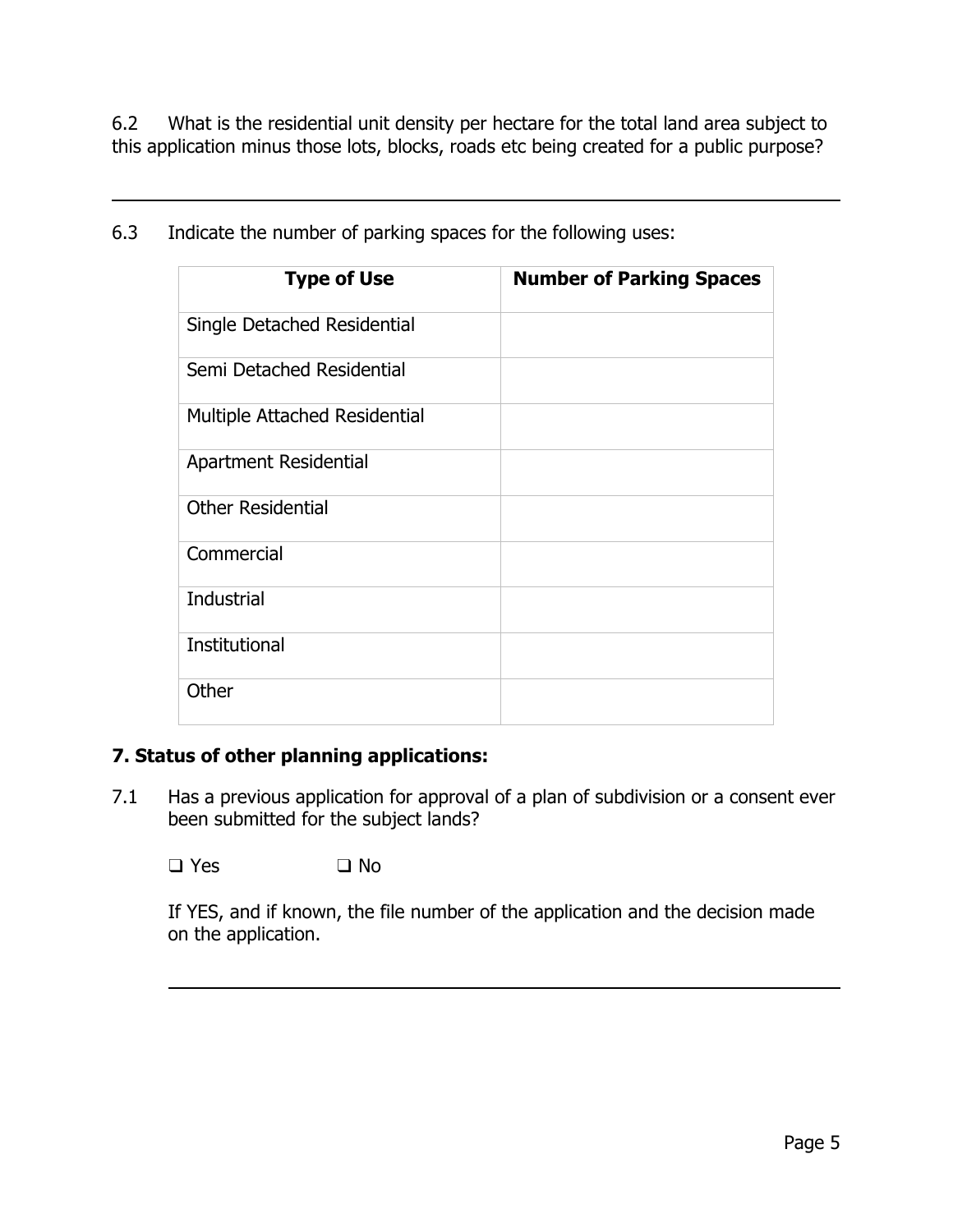7. 2 Is the subject land the subject of any other application under the Planning Act, such as an application for an amendment to an official plan, a zoning by-law, a minor variance or a site plan?

❑ Yes ❑ No

l

 $\overline{a}$ 

 $\overline{a}$ 

 $\overline{a}$ 

l

 $\overline{a}$ 

 $\overline{a}$ 

If YES, and if known, the file number of the applications and the status of the application.

- 7.3 Has a site plan for the proposed condominium been approved?
- 7.4 Has a site plan agreement been entered into?
- 7.5 Has a building permit for the proposed condominium been issued?
- 7.6 Is the proposed condominium under construction or has it been completed?
- 7.7 If construction has been completed, what was the date of completion?
- 7.8 Is the proposed condominium a conversion of a building containing residential rental units? If yes, how many units will be converted?

## **8. Proposed Servicing**

8.1 Select the proposed sewage disposal and water supply servicing type:

Sewage Disposal (check appropriate box)

- ❑ Public piped sewage system
- ❑ Public or private communal waste water system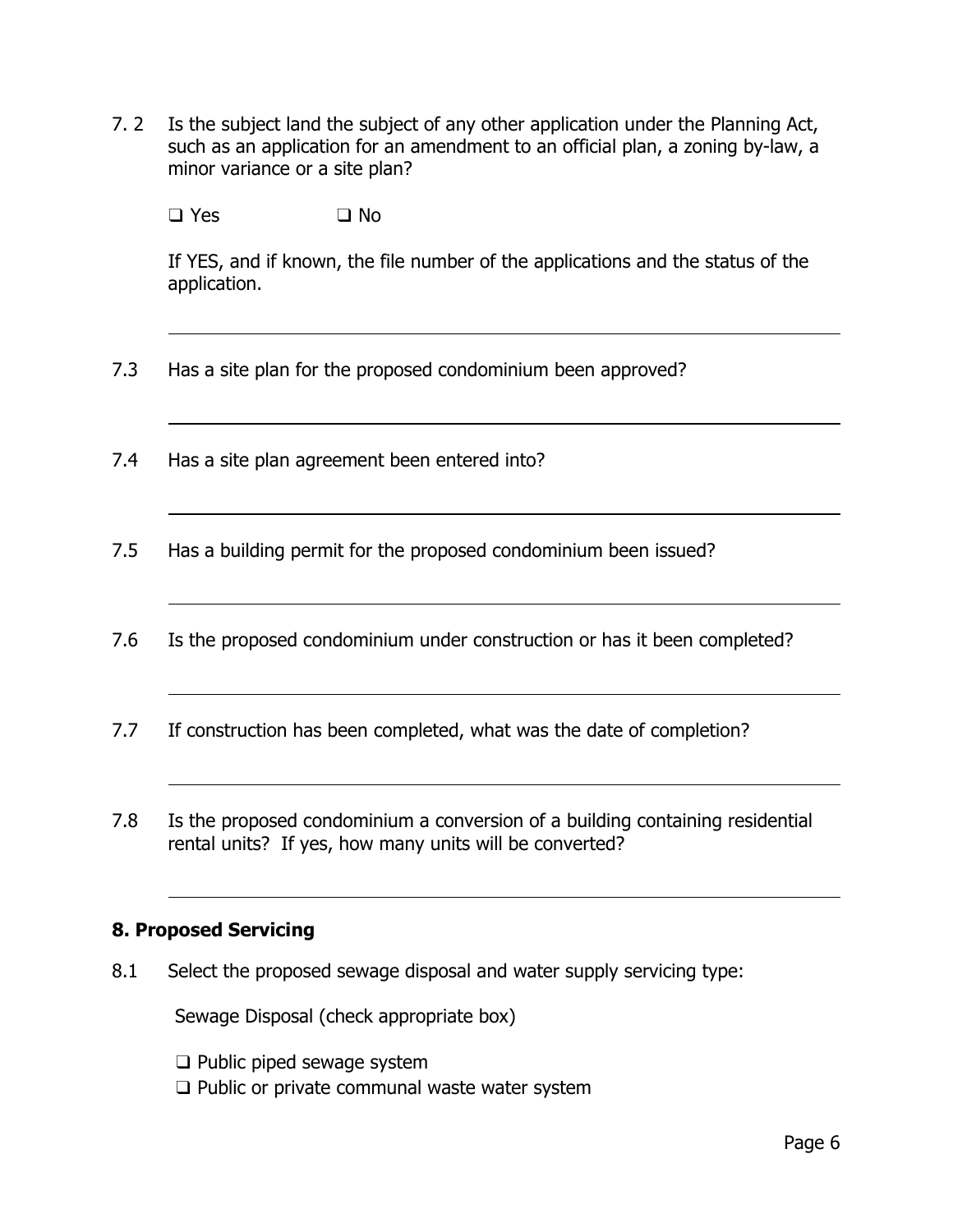❑ Individual septic system

|  |  |  | $\Box$ Other (please describe) |  |
|--|--|--|--------------------------------|--|
|--|--|--|--------------------------------|--|

Water supply (check appropriate box)

❑ Public piped water system

❑ Public or private communal well

❑ Individual well

❑ Other (please describe)

8.2 Select the proposed type of storm drainage:

Storm Water Drainage (check appropriate box)

- ❑ Sewers
- ❑ Ditches or swales
- ❑ Stormwater management pond

❑ Infiltration ditches

❑ Other (please describe)

If the subject land is not within an approved site plan, a preliminary servicing report is required on the submission of an application. The report must address sanitary sewer servicing, storm drainage and stormwater management. The stormwater management must address pre-development conditions and proposed post development conditions. The report must meet the requirements of the City Engineering and Public Works departments in order for this application to be considered a complete submission.

8.3 Does the plan permit the development of more than five lots or units on privately owned and operated individual or communal wells or more than five lots or units on privately owned and operated individual or communal septic systems?

❑ Yes ❑ No

If YES, a servicing options report and a hydrogeological report are required to accompany this application.

8.4 Does the plan permit the development of fewer than five lots or units on privately owned and operated individual or communal septic systems, and 4500 litres of effluent or less would be produced per day?

❑ Yes ❑ No

If YES, a hydrogeological report is required to accompany this application.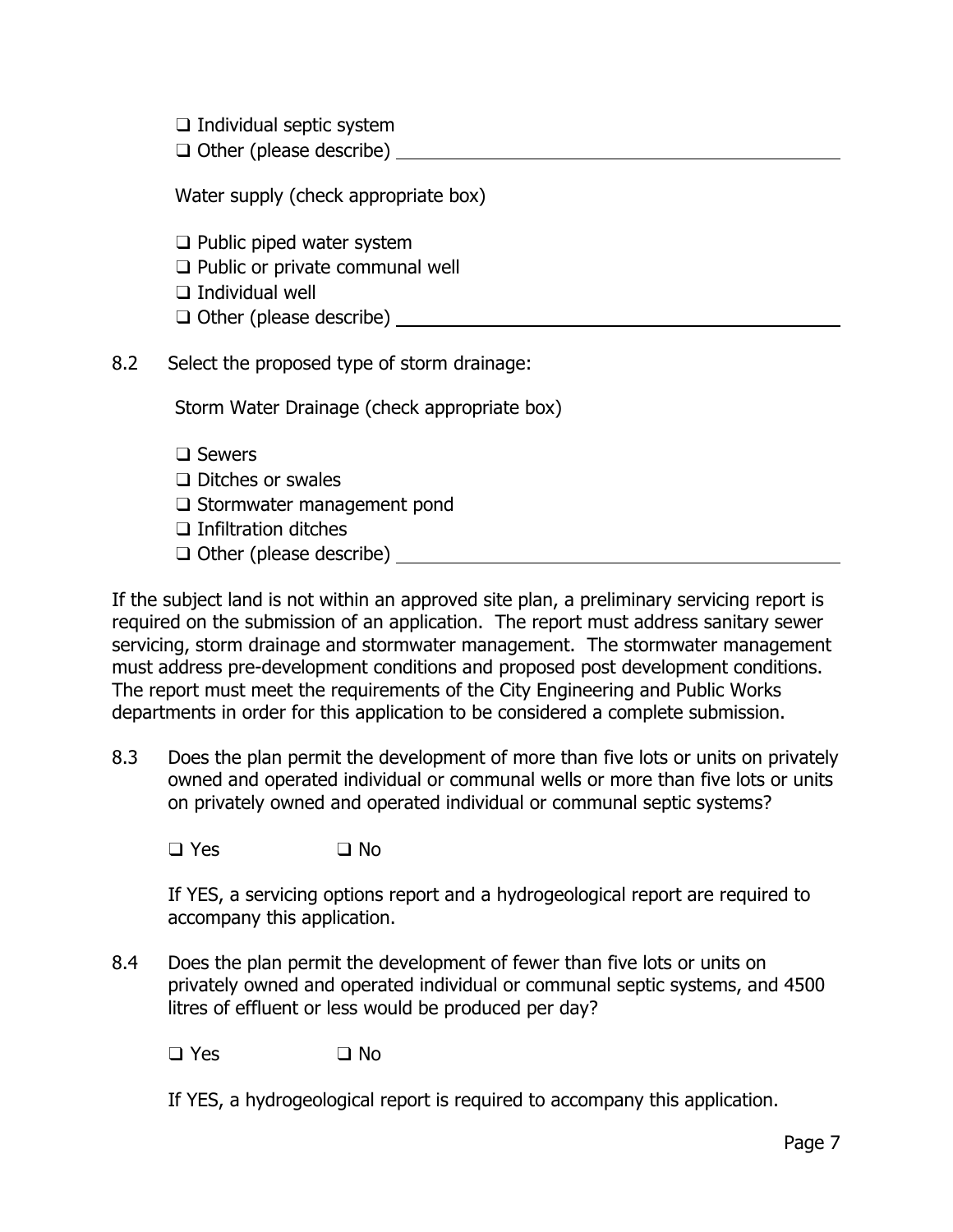## **9.0 Access**

The proposed type of access for the subject land will be (check appropriate box):

- ❑ Provincial highway
- ❑ municipal road maintained all year
- $\Box$  a right of way
- ❑ water

If access to the subject land will be by water only, indicate the parking and docking facilities to be used and the approximate distance of these facilities from the subject land and the nearest public road.

#### **10. Archaeological**

Does the subject land contain any archeological resources or areas of archaeological potential?

❑ Yes ❑ No

If YES, the following studies are required to accompany the application:

- a) an archaeological assessment prepared by a person who holds a license that is effective with respect to the subject land, issued under Part VI (Conservation of Resources of Archaeological Value) of the *Ontario Heritage Act*; and
- b) a conservation plan for any archaeological resources identified in the assessment.

#### **11. Matters of provincial interest**

11.1 Is the application consistent with policy statements issued under subsection 3 (1) of the Planning Act?

❑ Yes ❑ No

Is the subject land(s) within an area of land designated under any provincial plan or plans?

❑ Yes ❑ No

If YES, does the application conform to or does not conflict with the applicable provincial plan or plans?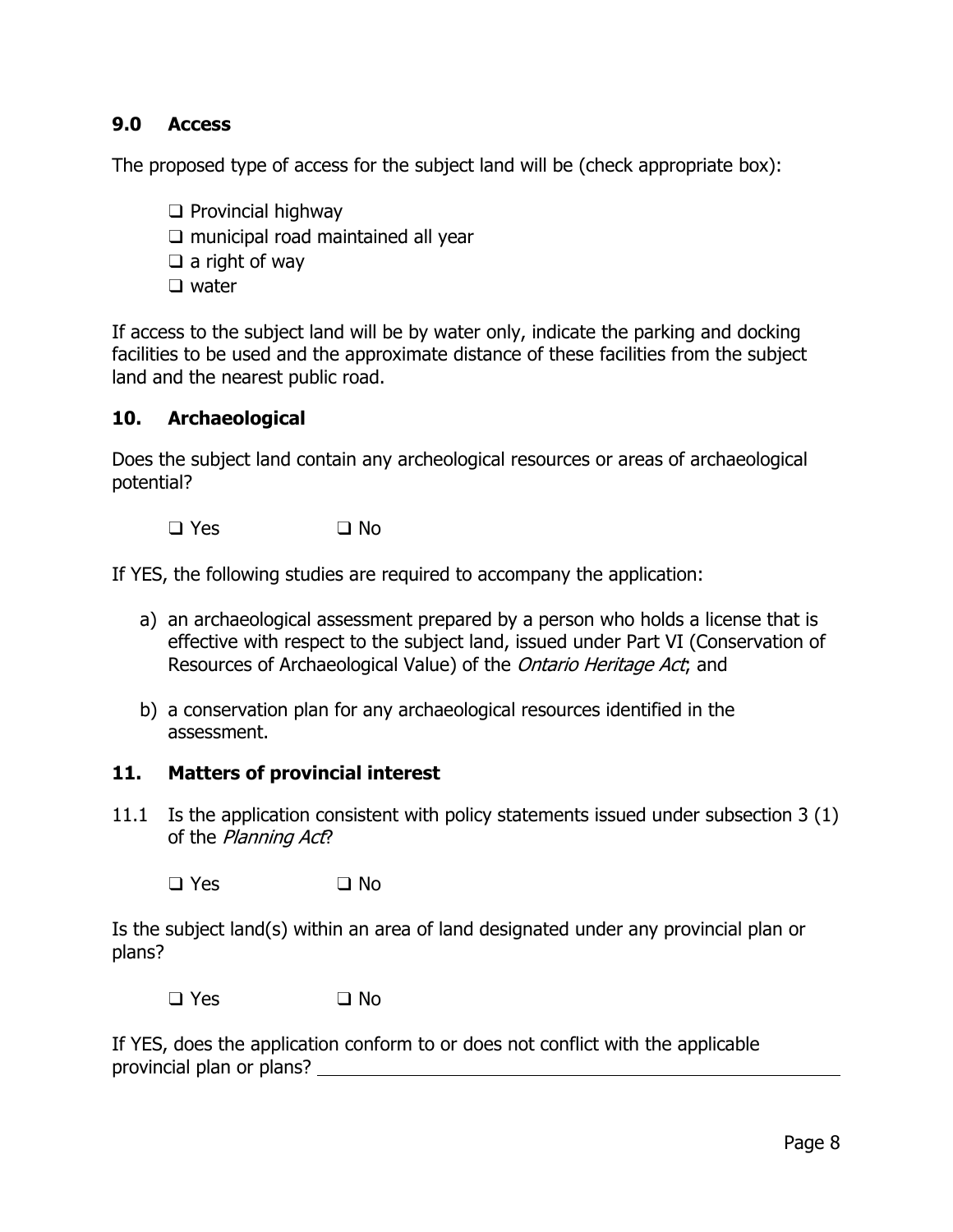## **12. Other fees**

In addition to the application fee where the City requires assistance from its solicitors or other technical or professional consultants in the processing of this application, the applicant shall be responsible for reimbursing all legal and consulting fees incurred by the City, at the City's actual cost. Depending on the amount of such fees, which the City expects to incur on any given application, the City may also require the applicant to enter into an agreement with respect to the payment of such fees and may, where appropriate, require security to be posted.

The applicant is hereby notified that in the event the City of Stratford Council approves the application and the matter is appealed to the Local Planning Appeal Tribunal, the applicant may be required to enter into a financial agreement to bear all legal and consulting costs incurred by the City with regard to its preparation for and attendance at such hearings, including all prehearing conferences and all hearing related matters.

## **13. Applicant's checklist:**

Have you included:

- $\checkmark$  Two copies of the completed application form
- $\checkmark$  25 copies of the draft plan, folded to no larger than 8.5" x 14"
- $\checkmark$  Application fee
- $\checkmark$  4 copies of the preliminary servicing report
- $\checkmark$  Two 8.5" x 11" reductions of the plan

## **Draft Plans**

Proposed draft plans must be drawn on a single sheet, to scale, and include:

 $\checkmark$  all items identified in S.51(17) of the Planning Act.

The copies of the proposed draft plan and application form will be circulated to persons and public bodies prescribed by the regulations and any other person or public body that may have an interest in the application.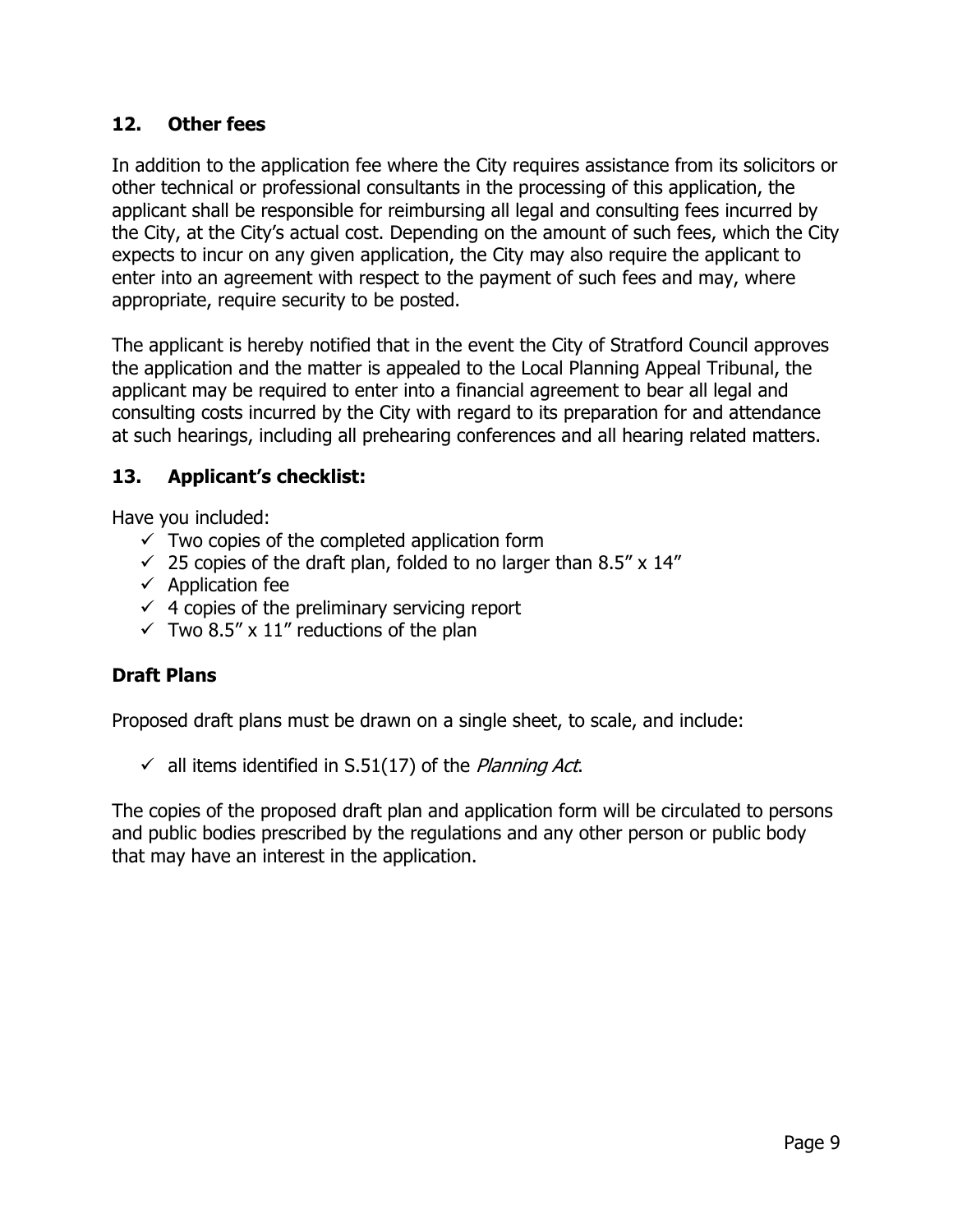## **14. Affidavit or Sworn Declaration:**

# **Declaration for the Prescribed Information**  $I,$   $\_\_\_\_\_\_\_\_\_\_\_\_$  of the  $\_\_\_\_\_\_\_\_\_\_\_\_\_\_\_\_$ in the make oath and say (or solemnly declare) that the information contained in this application is true and that the information contained in the documents that accompany this application in respect of the above Sections is true.

Sworn (or declared) before me:

| at the: |                        |    |
|---------|------------------------|----|
| in the: |                        |    |
| this    | day of _______________ | 20 |
|         |                        |    |

**Commissioner of Oaths Applicant** 

#### **15. Authorization:**

 $\overline{a}$ 

 $\overline{a}$ 

I hereby authorize the City of Stratford and municipal staff to **access the subject site** for the purpose of evaluation of the subject application.

| <b>Date</b> | <b>Signature of Owner</b> |
|-------------|---------------------------|
|-------------|---------------------------|

If the applicant is not the owner of the land that is the subject of this application, the written authorization of the owner that the applicant is authorized to make the application must be included with this form or the authorization set out below must be completed.

#### **Authorization of Owner for Agent to make the Application**

I, am the owner of the land that is the subject of this application and I authorize **the matter of the state of this** application on my behalf.

**Date Signature of Owner**